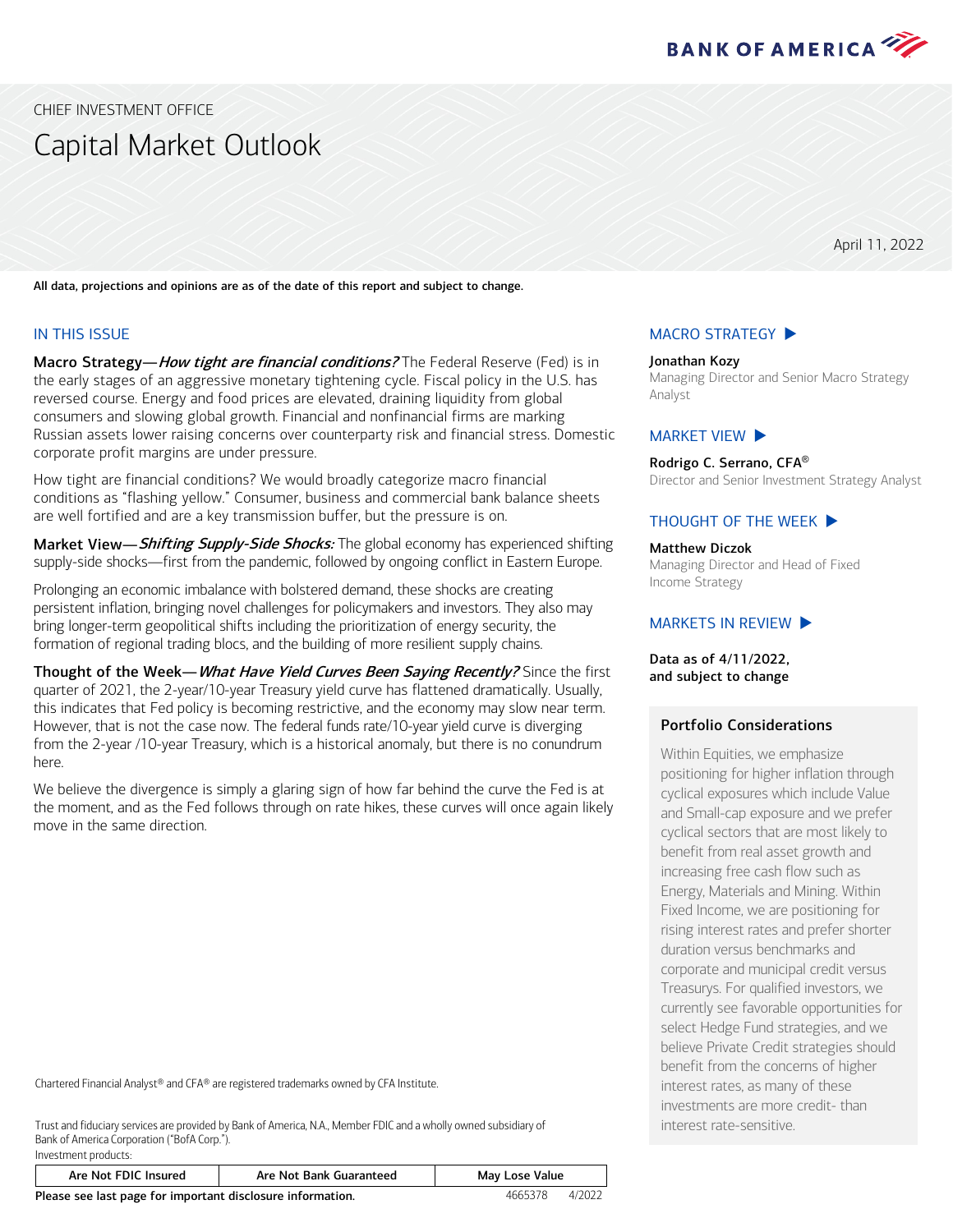#### <span id="page-1-0"></span>MACRO STRATEGY

## How tight are financial conditions?

## *Jonathan Kozy,* Managing Director and Senior Macro Strategy Analyst

## No Clear Path to Easier Financial Conditions

Financial conditions are a key transmission mechanism for monetary policy and geopolitical shocks to effect the real economy and profits. Monetary policy tightening, for example, works by raising private sector borrowing costs on mortgages and corporate debt to slow growth and inflation. That process is well underway. The Chief Investment Office (CIO) tracks various measures of macro-level financial conditions and financial stress to gauge associated business cycle risk. Looking at the balance of the data, there has been a clear upward track to individual and aggregate measures of financial conditions over the last few months. We would broadly characterize financial conditions as "flashing yellow," consistent with our view for elevated business cycle risk and choppy equity markets. Consumer, business and commercial bank balance sheets are well fortified and are key transmission buffers, but the pressure is likely to be persistent and growing. Investors should note a few key observations.

First, looking at the two fundamental recessions in 2001 and 2008-2009, the CIO's aggregate measure of macro financial conditions crossed over the one standard deviation<sup>1</sup> "tight" in advance of the recessions and around the same time the S&P 500 index made a top. In the current environment, the U.S. dollar and BofA Global Financial Stress indicator (GFSI) (including components of liquidity risk, market risk and investor flows) are driving the index higher, while the yield curve (as measured by the 10-year Treasury minus federal funds rate) and the Conference Board's Leading Credit Index have been relative sources of resilience, for now. Overall the index has a reading of 0.3 standard deviations above normal (Exhibit 1).

## Exhibit 1: Macro Financial Conditions "Flashing Yellow".



Sources: Bloomberg; Chief Investment Office. Data as of April 5, 2022.

Second, financial tightening rarely sneaks up on investors, and it didn't this time either. Exhibit 1 shows financial conditions are generally in an uptrend before making a more sharply aggressive move higher in advance of recessions. For example, macro financial conditions were tightening throughout the mid-2000s before more acute financial stress showed up in 2007. In the current expansion, financial conditions have been tightening, on balance, since the middle of last year. The Chicago Fed's National Financial Conditions Credit Index has also been tightening since mid-2001 and is close to crossing the threshold into tighter than average conditions.

What could be the prospects for further tightening? Global growth is slowing, and financial conditions have historically tightened with slower global growth. The most benign contribution to the index, the yield curve, could also be reversing course. The widening trend seen recently seems unlikely to persist as the Fed is likely to be raising rates and shrinking the balance sheet. BofA Global Research believes we will see three 50 basis point (bps)

<sup>1</sup>Standard deviation: a quantity calculated to indicate the extent of deviation for a group as a whole.

## Investment Implications

As macro financial conditions continue to tighten, we emphasize quality across asset classes. We favor U.S. Equities over the rest of the world. Maintain diversification across and within asset classes as volatility remains elevated.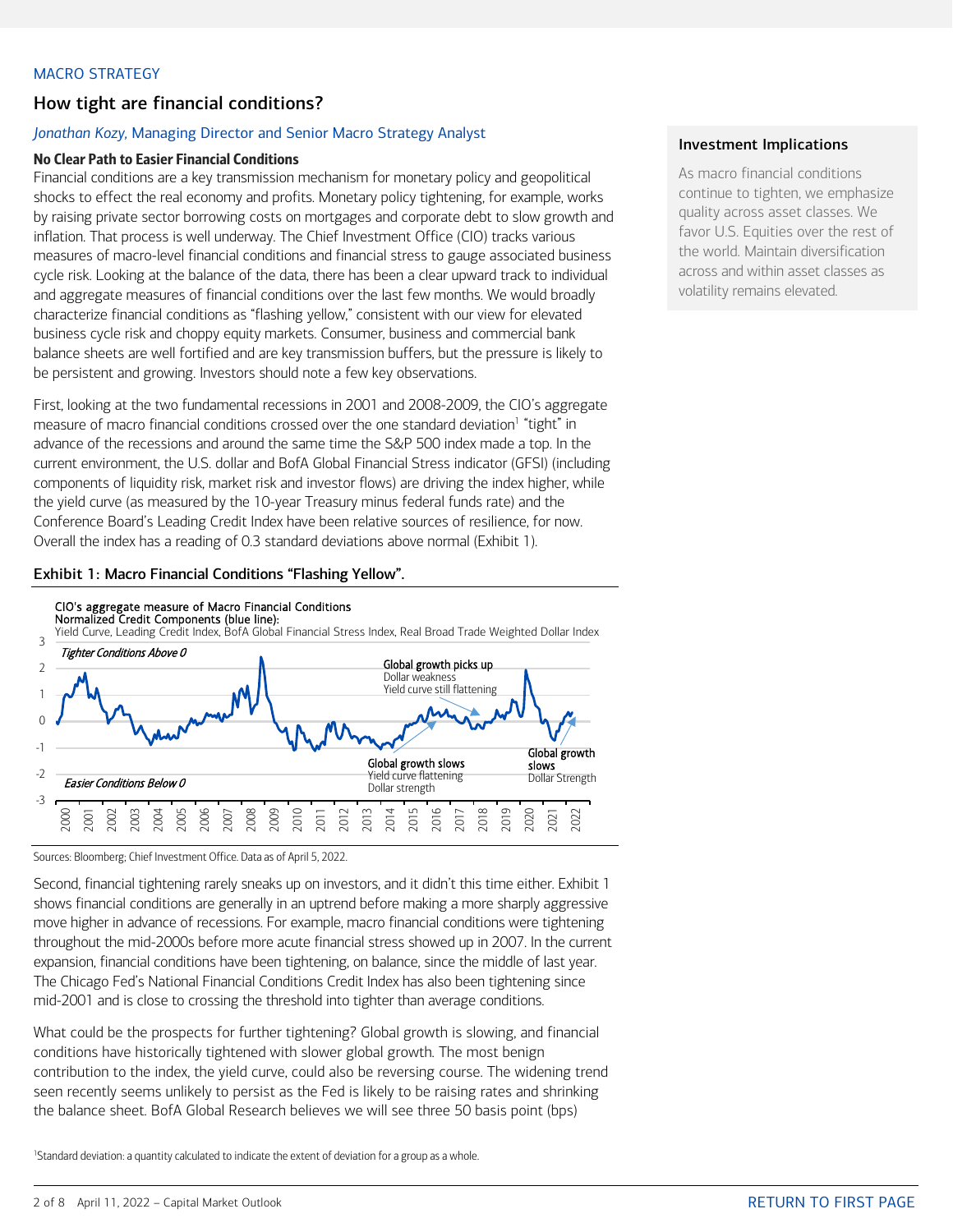increases this year and 25 bps increases at the rest of the Fed meetings this year. We have more on the intricacies of yield curve analysis below in the *Thought of the Week*. Domestic measures of credit and liquidity stress have been relatively benign, as measured by the Conference Board's Leading Credit Index. Thus far, domestic corporate credit spreads are contained, and domestic banks are well fortified with capital to provide liquidity. But consumers and businesses already face higher borrowing costs. Higher mortgage rates are making homes less affordable. A tipping point would be if banks tightened lending standards.

Geopolitical shocks can transmit to financial conditions and the real economy through the credit markets. One feature of the Ukraine/Russia conflict is Russian assets being marked down on the balance sheets of financial and non-financial firms, creating concerns over financial losses, liquidity concerns and counterparty risk. Economic sanctions are being ratcheted up, not down, and "voluntary sanctions" are adding a new dynamic to financial market stressors.

Geopolitical shocks also transmit through currency markets. The stronger dollar we have seen recently makes U.S. goods more expensive to foreigners and also makes dollar-based commodities more expensive to the rest of the world, acting as a drain on global liquidity. And dollar strength has been broad-based. The real trade-weighted dollar has appreciated versus both developed and emerging market currencies over the last year, with the few exceptions being commodity export currencies (in Latin America, for example). The U.S. dollar is benefitting from relatively stronger growth versus Europe and Japan, while the Fed is also raising policy rates relatively faster and is expected to continue to do so. Adding to dollar strength, the geopolitical backdrop is reinforcing risk-off flows to so-called "safe-haven" assets like the U.S. dollar.

The pain from dollar strength adds to more acute pain for emerging markets from high energy and food prices. Globally, consumers have less disposable income if they are spending more on food and fuel. The stresses are more acute for lower-income individuals and lower-income countries who are net importers of food and fuel and spend greater shares of income on essentials.

Is there a release valve for financial conditions? It seems unlikely that the yield curve used in our Macro Conditions Indicator will continue to steepen, although it could remain steeper than many expect, in our view. The Leading Credit Index could be a source of resilience as banks remain well capitalized and willing to lend to support businesses and consumers, but a significant easing is less likely. That leaves the U.S. dollar and broader measures of global financial stress. Both are heavily influenced by monetary policy, the geopolitical backdrop and the outlook for global growth. In the U.S., monetary policy has a portfolio balance effect that encourages risk-on when deflation is a risk, and risk-off assets when inflation is high. This is not encouraging for the GFSI index. Stronger global growth would likely allow the dollar to weaken and also relieve other credit stresses, but it is difficult to make the case for an acceleration in global growth given the direction of global monetary policy and geopolitical risk.

The good news is U.S. consumers and businesses have excess cash to be deployed and access to credit to reinforce aggregate demand. In essence, this provides a buffer zone for the transmission of financial stress to the real economy. This buffer zone is less prevalent or nonexistent in other parts. In the U.S., the consumer saving rate could go negative for several months without making consumer balance sheets vulnerable. Businesses are already engaged in share buybacks and merger activity and investing in productivity-enhancing technology to ease pressures.

The crux of recession risk lies with consumers' and businesses' ability to maintain trend-like or above spending in the face of tighter financial conditions. This time around they are well positioned and have support from the banking sector, but there is no clear path for financial conditions to ease given the need for central banks to aggressively address inflation.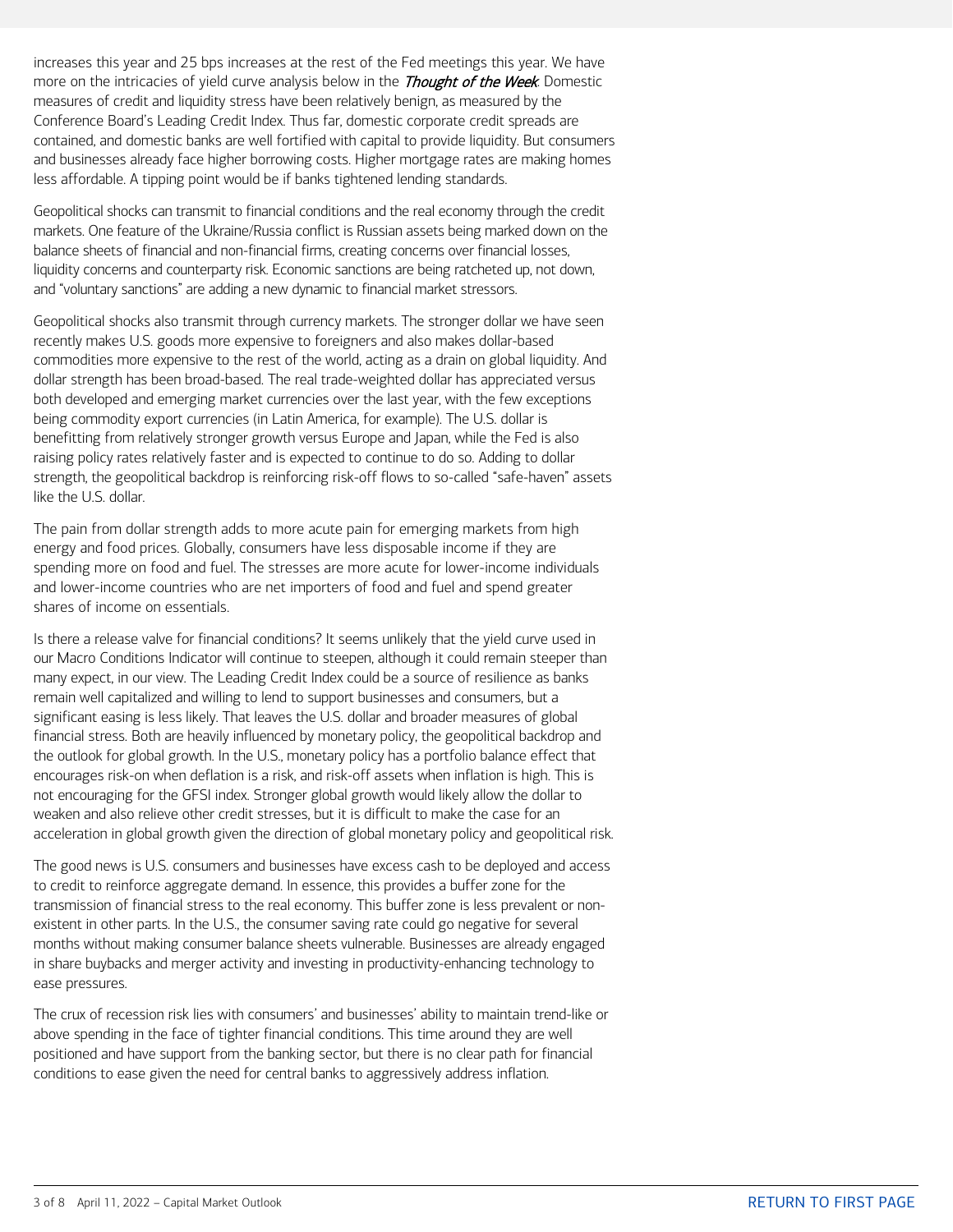#### <span id="page-3-0"></span>MARKET VIEW

## Shifting Supply-Side Shocks

#### *Rodrigo C. Serrano, CFA®,* Director and Senior Investment Strategy Analyst

The Fed identifies a demand shock as the reduced capacity or willingness of consumers to purchase goods or services at given prices. Examples featuring these tendencies include the fallout of the dot-com equity bubble, among other events, which weighted on consumer and corporate confidence during the 2001 U.S. recession. The 2007-2008 Great Recession began a period of deleveraging of consumer balance sheets. This was followed by another financial crisis in the euro area involving sovereign debt. It, followed by a policy of fiscal austerity, also weighed on economic growth. More recently, the hit to confidence, in part from widespread lockdowns and joblessness in the initial days of the pandemic, led to a consumption shortfall, particularly in the services side of the economy.

#### Supply Shock One—February 2020

In contrast, a supply shock occurs when the capacity of an economy to produce goods and services at given prices is hindered. A study by the St. Louis Fed early on determined that the health crisis, including measures to combat the spread of the virus, exhibited a preponderance of dynamics characterizing this scenario.<sup>2</sup> Meanwhile, significant fiscal and monetary stimulus primarily served to help avoid a loss of income, which produced pent-up demand. Partly as a result, a feature of the pandemic was buoyant goods consumption, which strained global supply chains. Indicators suggested that the supply side of the U.S. economy was not immune (Exhibit 2A and 2B). Anticipating a fading of the economic disruptions alongside cooling demand, authorities argued that inflationary pressures caused by the demand-supply imbalance were transitory.

#### Portfolio Positioning

We believe we're transitioning into a new macroeconomic regime, one generally characterized by higher rates of nominal economic growth, which should support corporate profits. Acknowledging greater uncertainty, we suggest a riskconscious, well-diversified portfolio stance, with a focus on higherquality firms with cash-flow generating ability and pricing power.

#### Exhibit 2: The U.S. Suffered a Supply Shock to Both Its Economic Sectors and the Labor Market.



Sources: Bloomberg; Institute for Supply Management (ISM); Bureau of Labor Statistics; Chief Investment Office. Data as of March 2022. Notes: Left-hand chart—Greater than 50 indicates lengthened delivery times and rising prices paid. Right-hand chart—Job Openings and Labor Turnover Survey (JOLTS).

#### Supply Shock Two—March 2022

Indeed, there were signs that the supply side of the U.S. and the global economy was beginning to heal, until conflict broke out in Eastern Europe.<sup>3</sup> Its fallout has produced another global supply shock, exacerbating inflationary pressures.

Though a relatively small economy, Russia is a commodities powerhouse. It's the world's secondand third-largest producer of natural gas and oil, respectively.<sup>4</sup> Especially affecting the European Union, turmoil in energy markets has also raised economic uncertainty in Asian energy consumers such as India, South Korea and Japan. Also a significant producer of other categories, Russia, together with Belarus, accounts for nearly a third of the global production of potash-based fertilizer, in particular affecting Brazil, an agricultural giant.<sup>5</sup> Russia and Ukraine combine to export nearly a quarter of the world's wheat, while the latter exports about half of the global supply of sunflower oil, key for cooking. Aluminum and nickel are other metals notably supplied by Russia, according to Bloomberg.

<sup>2</sup> "Is the COVID-19 Pandemic a Supply or a Demand Shock?" Economic Research Federal Reserve Bank of St. Louis (May 20, 2020).

<sup>3</sup> "Outlook Brightens for Southeast Asia Factories as Virus Eases," Bloomberg (February 28, 2022).

4 Council on Foreign Relations. (March 22, 2022).

<sup>5</sup> Commodity Markets Outlook—World Bank (October 2021).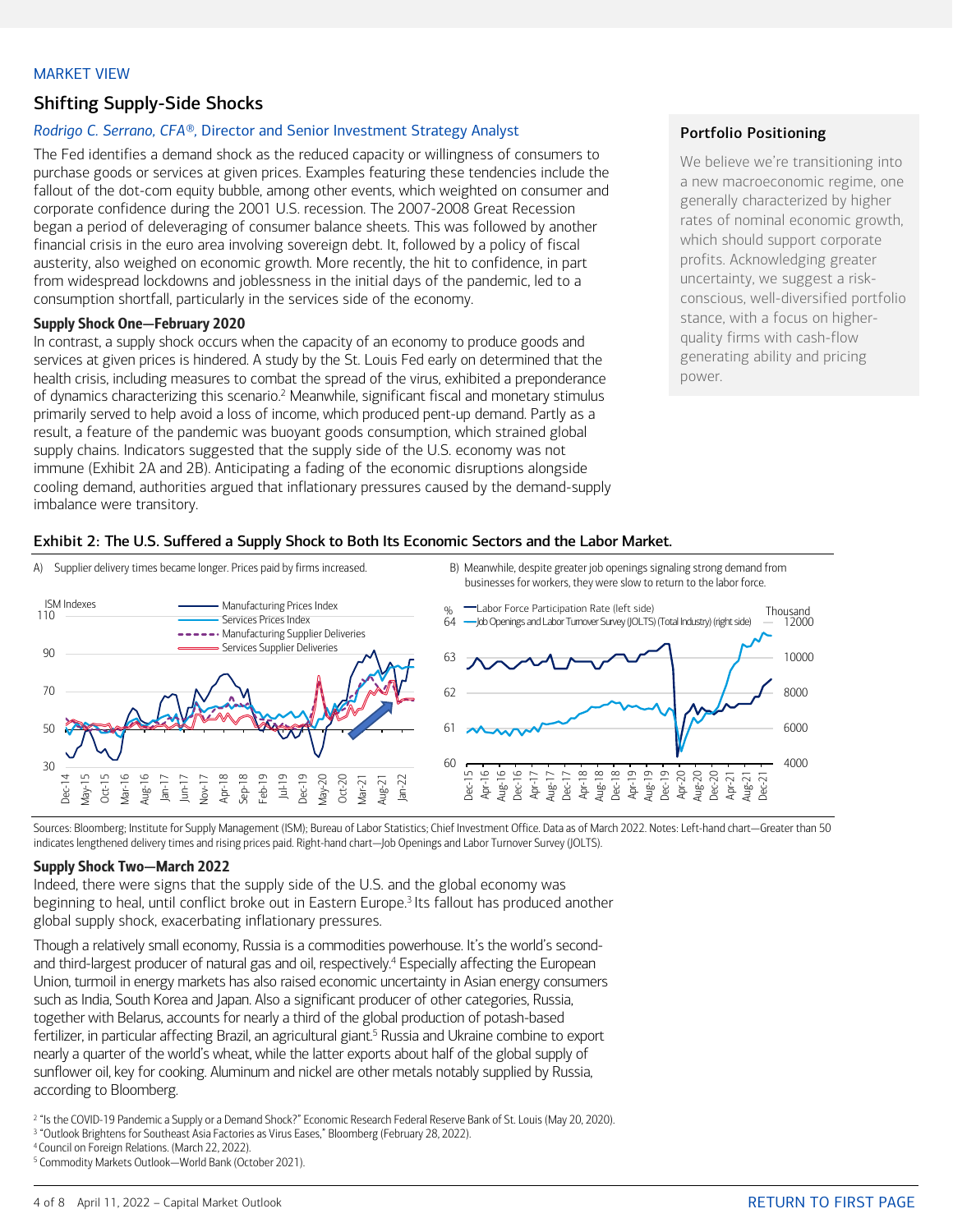#### Aspects of a New Regime?

From a macroeconomic regime of secular stagnation, our belief is that we're transitioning to a new one, generally characterized by a greater pace of nominal economic expansion. Yet resonating with aspects of the 1970s oil shocks, which resulted in enduring pressure on the world's supply-side economy, we think today's back-to-back crises raise uncertainty as to the longer-term mix of real growth and inflation underpinning nominal growth.

Moreover, prominent investors and economists worry that the latest crisis may accelerate a shift toward a more fragmented global economy, a structural shift which may result in lowertrend economic growth and greater inflation. <sup>6</sup> We'd dub this rearrangement "*The Great Scramble*," portrayed by private efforts to secure supply chains—a "just-in-case," rather than a "just-in-time" approach—and greater government intention to incorporate evolving geopolitical contexts to their countries' economic security. While also inducing capital expenditure, transitions to greener economies as well as the effects of climate change and even the near-term evolution of China's Zero-Covid policy constitute other notable factors for the outlook of the world's supply-side economy, in our opinion.

Alongside repeated supply-side shocks, another factor that fanned the Great Inflation of the 1970s was excessive growth of the U.S. money supply, fueled in part by a full abandonment of the dollar's anchor to gold. One measure, M2―a measure of the money supply―grew by around 13% year-over-year on numerous occasions. Like then, today's reading of 11% sits over a standard deviation above its average since 1960 of roughly 7%, despite powerful base effects—the same month last year saw growth of over 25%, a record.

Alongside easy monetary policy by the Fed, President Lyndon Johnson's Great Society 1964 programs, combined with Vietnam War military spending, grew fiscal imbalances. Today they are larger, though they've been shrinking. On a trailing-twelve-months basis, the federal budget balance has recovered to just over a deficit of 9% of gross domestic product (GDP) from marginally above 18% in March 2021. Since the mid-1960s, today's figure is matched only by the period during the 2008 Global Financial Crisis. Challenging continued efforts to ameliorate this imbalance and anchor longer-term inflation expectations may be political pressure to sustain real incomes and standards of living, a dynamic also discernable outside the U.S.

#### Other Considerations

Nearer term, the expectation for strong real growth momentum of the U.S. economy suggests resilience against these disruptions. BofA Global Research forecasts real growth of 3.3% this year, well above the average of 2.2% during the secular stagnation period from 2009-2019. Moreover, services-oriented activity comprises a larger share—for every dollar of GDP, roughly 40% less energy is consumed compared to in 1975, suggesting less of a broad effect from higher oil prices.<sup>7</sup> Europe's economy, though, based more on natural gas, may be more vulnerable.

Meanwhile despite repeated warnings,, globalization has proved a tough nut to crack. According to the CPB World Trade Monitor, global trade volumes sit at a record, in defiance of repeated disruptions and geopolitical tensions. A gradual approach may dominate corporate behavior. A preference for inventory overstocking and diversifying suppliers, alongside the reshoring of supply chains, may bring greater nuance to the deglobalization trend while boosting investment opportunities, amid rising global capital expenditure.

It's also important to note that the supply shocks of the 1970s had lasting positive effects, such as a push to improve energy efficiency in the U.S. Today's analogue may be a push toward the quicker adoption of renewable energy, also in an effort to reduce national security vulnerabilities.<sup>8</sup> Driven by these ongoing trends, longer-term, economic growth in this novel environment may increasingly favor cyclically based real assets and firms connected to them, such as those in the Energy and Materials sectors. Along these veins, we'd also favor firms specialized in the management and infrastructure underpinning evolving supply chains, the green and digital economies, including cybersecurity, and in enhancing productivity, such as robotics. From a regional basis, the loss of Russia and Ukraine as global commodities suppliers may benefit various countries, such as some in Latin America, including Brazil, Argentina and Colombia. Australia, Indonesia, Malaysia, South Africa, as well as countries in the Middle East, may also find opportunity to raise their market share.

<sup>&</sup>lt;sup>6</sup> "The future of the world economy is deglobalization," Axios (March 24, 2022).

<sup>7</sup> "\$100 oil won't derail the US economy," CNN (February 25, 2022).

<sup>&</sup>lt;sup>8</sup> "War brings echoes of the 1970s oil shock," Financial Times (March 11, 2022).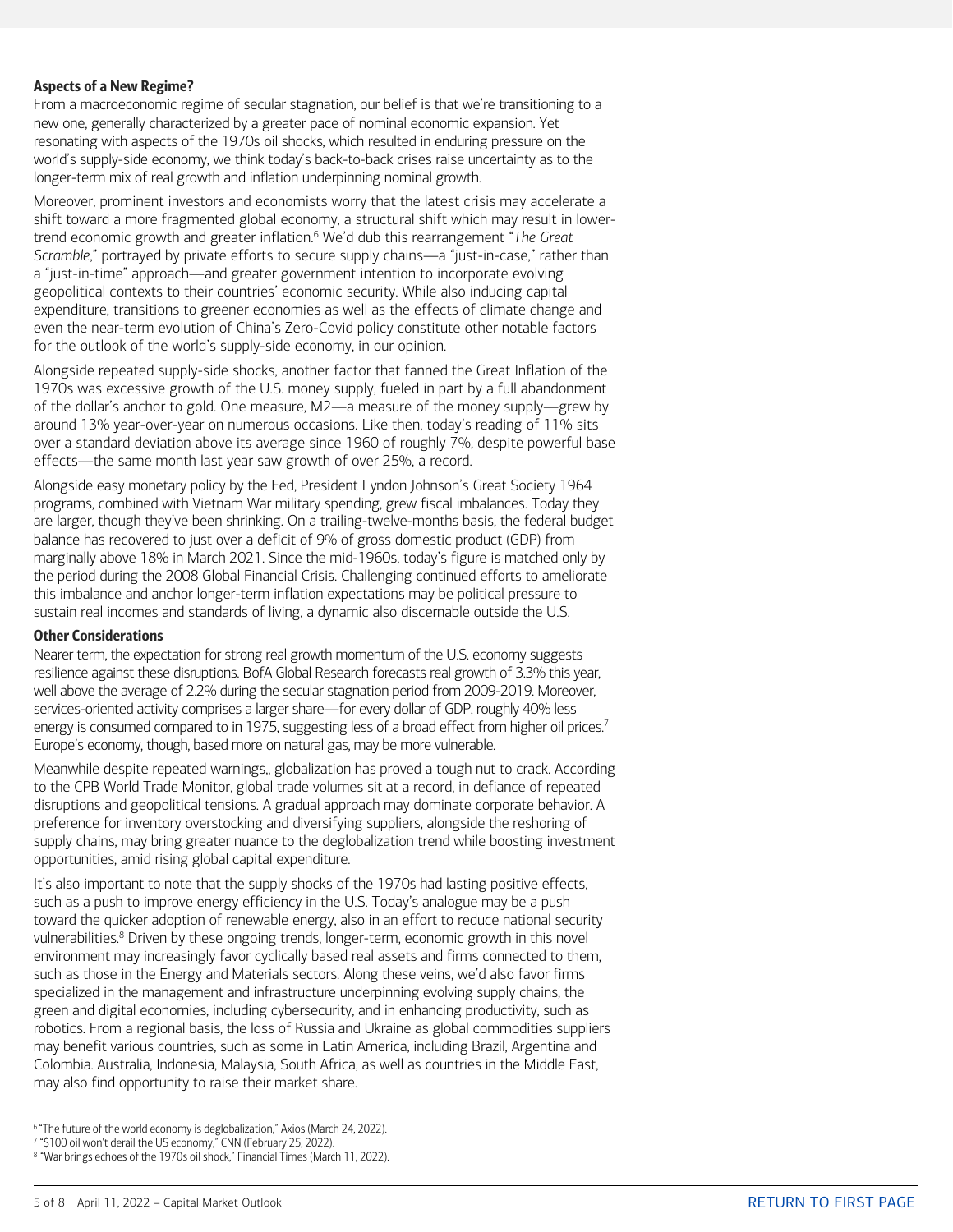#### <span id="page-5-0"></span>THOUGHT OF THE WEEK

## What Have Yield Curves Been Saying Recently?

#### *Matthew Diczok, Managing Director* and Head of Fixed Income Strategy

Since the first quarter of 2021, the 2-year /10-year Treasury yield curve has flattened dramatically—from almost +160 bps positive to recently negative -7 bps negative. Usually, this indicates that Fed policy is becoming restrictive, and the economy may slow near term.

However, that is not the case now. Different yield curves generally move in similar directions, flattening or steepening at the same time. Now, however, different curves are producing conflicting signs. The federal funds rate/10-year yield curve also started flattening when 2-year /10-year Treasury yield did; since then, however, 10-year and 2-year Treasury rates have increased markedly, while the Fed has kept rates near zero. Therefore, the federal funds rate/10 year Treasury started steepening at the end of last year while the 2-year/10-year Treasury yield continued to flatten. This divergence is a historical anomaly.

#### Exhibit 3: The Recent Divergence Between 2-year Treasury/10-year Yield and Federal Funds Rate/10-year Yield…..



#### Portfolio Considerations

By looking carefully at yield curves and other economic indicators, we see minimal near-term economic risk, in our opinion. While we are beginning the later part of the economic cycle, we therefore believe it is too early to become excessively defensive, especially as rates are expected to move higher. Investors are cautioned against adjusting portfolios due to the flattening curve at this point, as monetary policy is still quite accommodative. Fixed income portfolios should remain up in quality, short duration, and slightly underweight Treasurys.

Source: Federal Reserve. Data as of April 4, 2022.





Source: Bloomberg. Data as of March 31, 2022.

While some have indicated that this is a conundrum, we believe it isn't. The federal funds rate/10 year Treasury is signaling the same thing as coincident and leading economic indicators—the near-term economic environment is quite strong, and a recession is very unlikely this year. The fact that the federal funds rate/10-year Treasury has not flattened like the 2-year/10-year Treasury yield curve is simply a glaring sign, in our opinion, of *how far behind the curve the Fed is at the moment.* Had the Fed started raising rates last year—when it became abundantly clear that inflation was not transitory—the federal funds rate/10-year Treasury curve and 2-year/10-year Treasury yield would likely be moving in the same direction, consistent with history.

As the Fed begins to follow through on its anticipated rate hikes, therefore, these curves will once again likely move in the same direction. We will watch for signs of other major changes quantitative tightening may have a significant effect on rates—but for now the combined signal from the yield curves is clear: While caution may be warranted in 2023 and later, we believe there is no reason to be overly concerned about Fed policy at the moment, as it is currently too loose and not restrictive at all.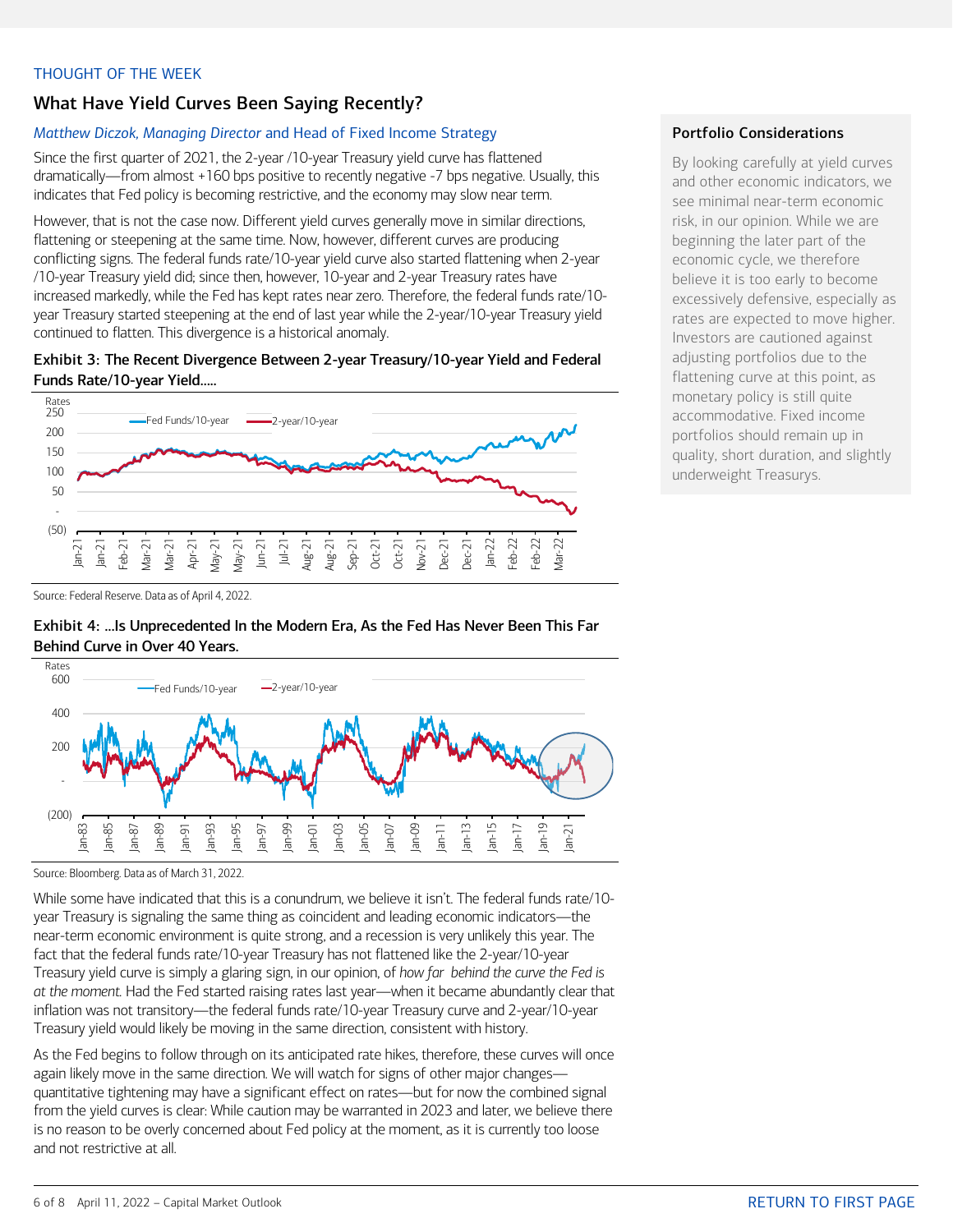#### <span id="page-6-0"></span>MARKETS IN REVIEW

#### **Equities**

|                              | Total Return in USD (%) |            |            |         |  |  |
|------------------------------|-------------------------|------------|------------|---------|--|--|
|                              | Current                 | <b>WTD</b> | <b>MTD</b> | YTD     |  |  |
| DJIA                         | 34,721.12               | $-0.2$     | 0.2        | $-3.9$  |  |  |
| <b>NASDAO</b>                | 13,711.00               | $-3.8$     | $-3.6$     | $-12.2$ |  |  |
| S&P 500                      | 4,488.28                | $-1.2$     | $-0.9$     | $-5.5$  |  |  |
| S&P 400 Mid Cap              | 2,617.09                | $-3.4$     | $-2.8$     | $-7.6$  |  |  |
| Russell 2000                 | 1.994.56                | $-4.6$     | $-3.6$     | $-10.9$ |  |  |
| <b>MSCI World</b>            | 3,012.19                | $-1.4$     | $-1.3$     | $-6.4$  |  |  |
| <b>MSCI EAFE</b>             | 2.139.56                | $-1.4$     | $-1.8$     | $-7.7$  |  |  |
| <b>MSCI Emerging Markets</b> | 1.127.93                | $-15$      | $-1.2$     | $-8.1$  |  |  |

#### Fixed Income†

|                              | Total Return in USD (%) |            |            |         |  |  |
|------------------------------|-------------------------|------------|------------|---------|--|--|
|                              | Current                 | <b>WTD</b> | <b>MTD</b> | YTD     |  |  |
| Corporate & Government       | 3.17                    | $-1.89$    | $-2.11$    | $-8.30$ |  |  |
| Agencies                     | 2.75                    | $-0.69$    | $-1.01$    | $-5.17$ |  |  |
| Municipals                   | 2.78                    | $-0.83$    | $-0.83$    | $-7.01$ |  |  |
| U.S. Investment Grade Credit | 3.22                    | $-1.82$    | $-2.08$    | $-7.89$ |  |  |
| International                | 3.91                    | $-2.36$    | $-2.47$    | $-9.96$ |  |  |
| High Yield                   | 6.41                    | $-1.34$    | $-1.49$    | $-6.25$ |  |  |
| 90 Day Yield                 | 0.68                    | 0.51       | 0.48       | 0.03    |  |  |
| 2 Year Yield                 | 2.51                    | 2.46       | 2.33       | 0.73    |  |  |
| 10 Year Yield                | 2.70                    | 2.38       | 2.34       | 1.51    |  |  |
| 30 Year Yield                | 272                     | 2.43       | 2.45       | 1.90    |  |  |

#### Commodities & Currencies

|                                   | Total Return in USD (%) |                |     |     |  |  |
|-----------------------------------|-------------------------|----------------|-----|-----|--|--|
| Commodities                       | Current                 | WTD            | MTD | YTD |  |  |
| <b>Bloomberg Commodity</b>        | 27023                   | 21             | 16  | 276 |  |  |
| WTI Crude \$/Barrel <sup>++</sup> | 9826                    | $-20$<br>$-10$ |     | 306 |  |  |
| Gold Spot \$/Ounce <sup>tt</sup>  | 1947 54                 | 11             | 05  | 65  |  |  |
|                                   | Total Return in USD (%) |                |     |     |  |  |

|            |         | Prior    | Prior     | 2020     |
|------------|---------|----------|-----------|----------|
| Currencies | Current | Week Fnd | Month Fnd | Year Fnd |
| FUR/USD    | 1.09    | 110      | 1 1 1     | 114      |
| USD/IPY    | 124 34  | 122.52.  | 12170     | 11508    |
| USD/CNH    | 637     | 637      | 635       | 636      |

#### S&P Sector Returns



Sources: Bloomberg; Factset. Total Returns from the period of 4/4/2022 to 4/8/2022. † Bloomberg Barclays Indices. ††Spot price returns. All data as of the 4/8/2022 close. Data would differ if a different time period was displayed. Short-term performance shown to illustrate more recent trend. Past performance is no guarantee of future results.

#### Economic Forecasts (as of 4/8/2022)

|                                    | 2021A | O1 2022E | O <sub>2</sub> 2022E | 03 2022E | 04 2022E | 2022F  |
|------------------------------------|-------|----------|----------------------|----------|----------|--------|
| Real global GDP (% y/y annualized) | 6.1   |          |                      |          |          | 3.6    |
| Real U.S. GDP (% g/g annualized)   | 5.7   | $1.0*$   | 3.5                  | 25       | 1.8      | 3.3    |
| CPI inflation $(\% \gamma/\gamma)$ | 4.7   | 79*      | 7.8                  | 7.1      | 6.0      | 7.2    |
| Core CPI inflation (% y/y)         | 3.6   | $63*$    | 5.6                  | 53       | 5.0      | 5.6    |
| Unemployment rate (%)              | 5.4   | 38       | 3.4                  | 37       | 31       | 34     |
| Fed funds rate, end period (%)     | 0.07  | 033      | 1.38                 | 213      | 2.63     | $\sim$ |

The forecasts in the table above are the base line view from BofA Global Research. The Global Wealth & Investment Management (GWIM) Investment Strategy Committee (ISC) may make adjustments to this view over the course of the year and can express upside/downside to these forecasts. Historical data is sourced from Bloomberg, FactSet, and Haver Analytics. Past performance is no guarantee of future results. There can be no assurance that the forecasts will be achieved. Economic or financial forecasts are inherently limited and should not be relied on as indicators of future investment performance.

#### $A =$  Actual.  $E/* =$  Estimate.

Sources: BofA Global Research; GWIM ISC as of April 8, 2022. BofA Global Research is research produced by BofA Securities, Inc. ("BofAS") and/or one or more of its affiliates. BofAS is a registered broker-dealer, Member SIPC, and wholly owned subsidiary of Bank of America Corporation.

#### Asset Class Weightings (as of 3/1/2022) CIO Equity Sector Views

|                                     |                     |           | CIO View  |                        |                            | CIO View                       |              |           |   |   |  |
|-------------------------------------|---------------------|-----------|-----------|------------------------|----------------------------|--------------------------------|--------------|-----------|---|---|--|
| <b>Asset Class</b>                  | Underweight Neutral |           |           | Overweight             | Sector                     | Underweight Neutral Overweight |              |           |   |   |  |
| Equities                            | ò                   | $\bullet$ | $\bullet$ | O<br>$\bullet$         | Energy                     | ó                              |              | ä         |   |   |  |
| U.S. Large Cap                      | ò                   | $\bullet$ | $\bullet$ | ∩<br>$\bullet$         | <b>Financials</b>          | ò                              | $\bullet$    | $\bullet$ |   | ۰ |  |
| U.S. Mid Cap                        | ۵                   | ۰         | $\bullet$ | Ω<br>٠                 | Industrials                | ò                              | $\bullet$    | $\bullet$ |   | ö |  |
| U.S. Small Cap                      | ۵                   | ۰         | ۰         | ∩                      | Materials                  | ó                              | $\bullet$    | $\bullet$ |   |   |  |
| International Developed             | ۰                   | ۰         | Ο         | $\bullet$              |                            |                                |              |           |   |   |  |
| <b>Emerging Markets</b>             | ö                   | $\bullet$ | O         | $\bullet$              | Information<br>Technology  | ó                              | $\triangleq$ | ö         | ◠ |   |  |
| Fixed Income                        | $\bullet$           | Ο         | $\bullet$ | $\bullet$<br>$\bullet$ | Consumer                   |                                |              |           |   |   |  |
| U.S. Investment Grade               | ۵                   | ∩         | $\bullet$ | ۵                      | Discretionary              | ó                              | $\bullet$    | O         | ó | ä |  |
| Taxable                             |                     |           |           |                        | <b>Real Estate</b>         | ۰                              | ۰            |           | ò |   |  |
| International                       |                     | ó         | $\bullet$ | ó<br>٠                 | Healthcare                 | ö                              | $\bullet$    | 0         | ó |   |  |
| Global High Yield Taxable           | ò                   |           | $\bullet$ | $\bullet$              | Communication              |                                |              |           |   |   |  |
| U.S. Investment Grade<br>Tax Exempt |                     |           |           | ó                      | Services                   | $\bullet$                      |              | $\bullet$ | ä |   |  |
| U.S. High Yield Tax Exempt          | ò                   | O         | $\bullet$ | $\bullet$<br>٠         | Consumer<br><b>Staples</b> |                                | ä            |           | ۰ |   |  |
| Alternative Investments*            |                     |           |           |                        | <b>Utilities</b>           |                                |              |           | á | ۰ |  |
| Hedge Funds                         |                     |           |           |                        |                            |                                |              |           |   |   |  |
| Private Equity                      |                     |           |           |                        |                            |                                |              |           |   |   |  |
| Real Estate                         |                     |           |           |                        |                            |                                |              |           |   |   |  |
| Tangible Assets /<br>Commodities    |                     |           |           |                        |                            |                                |              |           |   |   |  |
| Cash                                |                     |           |           |                        |                            |                                |              |           |   |   |  |

\*Many products that pursue Alternative Investment strategies, specifically Private Equity and Hedge Funds, are available only to qualified investors. CIO asset class views are relative to the CIO Strategic Asset Allocation (SAA) of a multi-asset portfolio. Source: Chief Investment Office as of March 1, 2022. All sector and asset allocation recommendations must be considered in the context of an individual investor's goals, time horizon, liquidity needs and risk tolerance. Not all recommendations will be in the best interest of all investors.